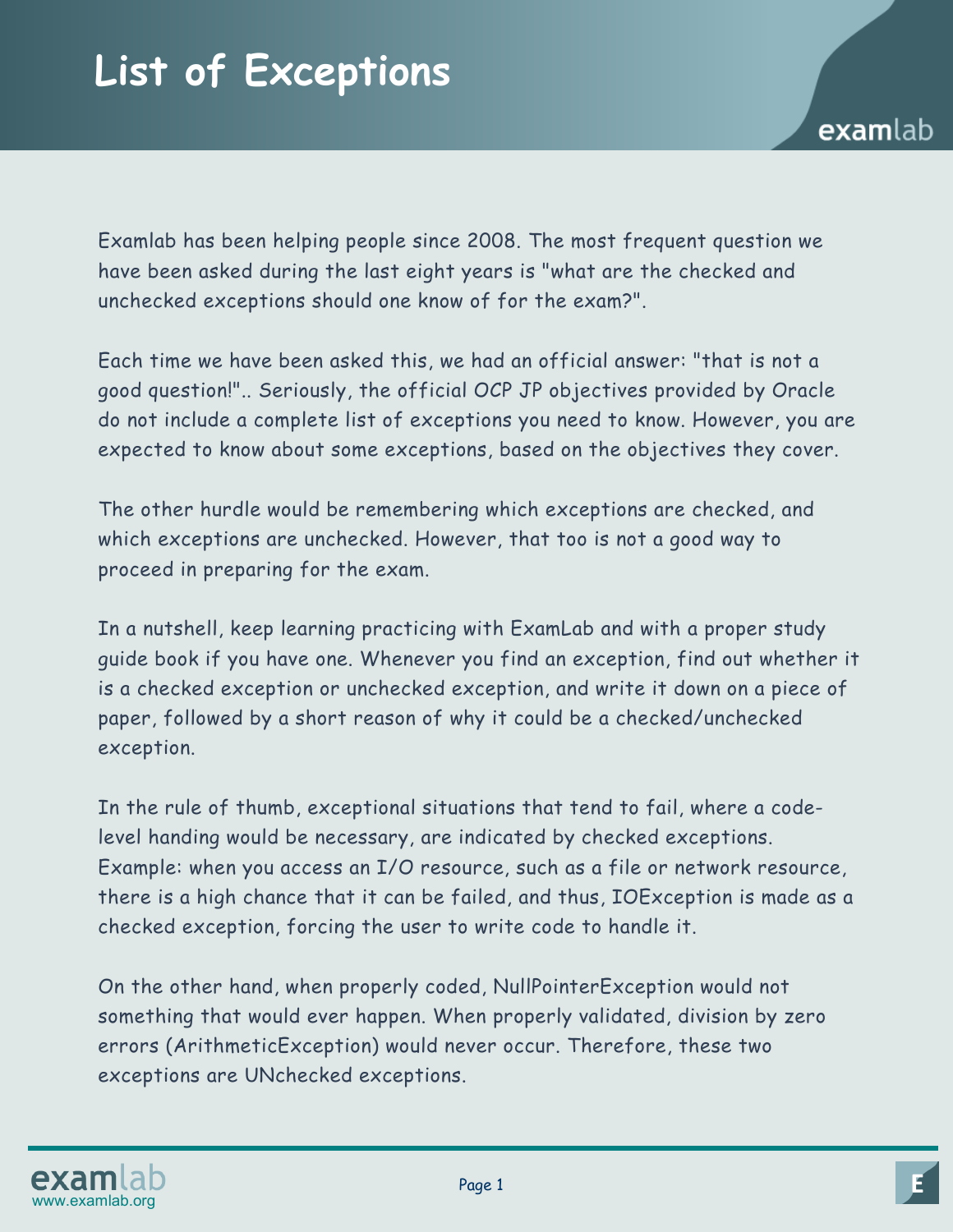The good news is there is only very few checked exceptions covered in the scope of OCPJP. Just memorizing them as checked would also work too.

However, unless you think you have super capabilities on memorizing stuff, I would suggest not to worry about the exceptions for now. As you keep practicing with questions on exceptions, they should naturally be embedded into your memory.

In case if that doesn't work for you, or if you are looking for something as a last resort, here is a list of checked and unchecked exceptions for you.

## **Unchecked exceptions**

ArithmeticException ArrayIndexOutOfBoundsException ArrayStoreException ClassCastException IllegalArgumentException IllegalThreadStateException NegativeArraySizeException NullPointerException NumberFormatException RuntimeException StringIndexOutOfBoundsException

## **Checked exceptions**

FileNotFoundException InterruptedException **IOException** ParseException